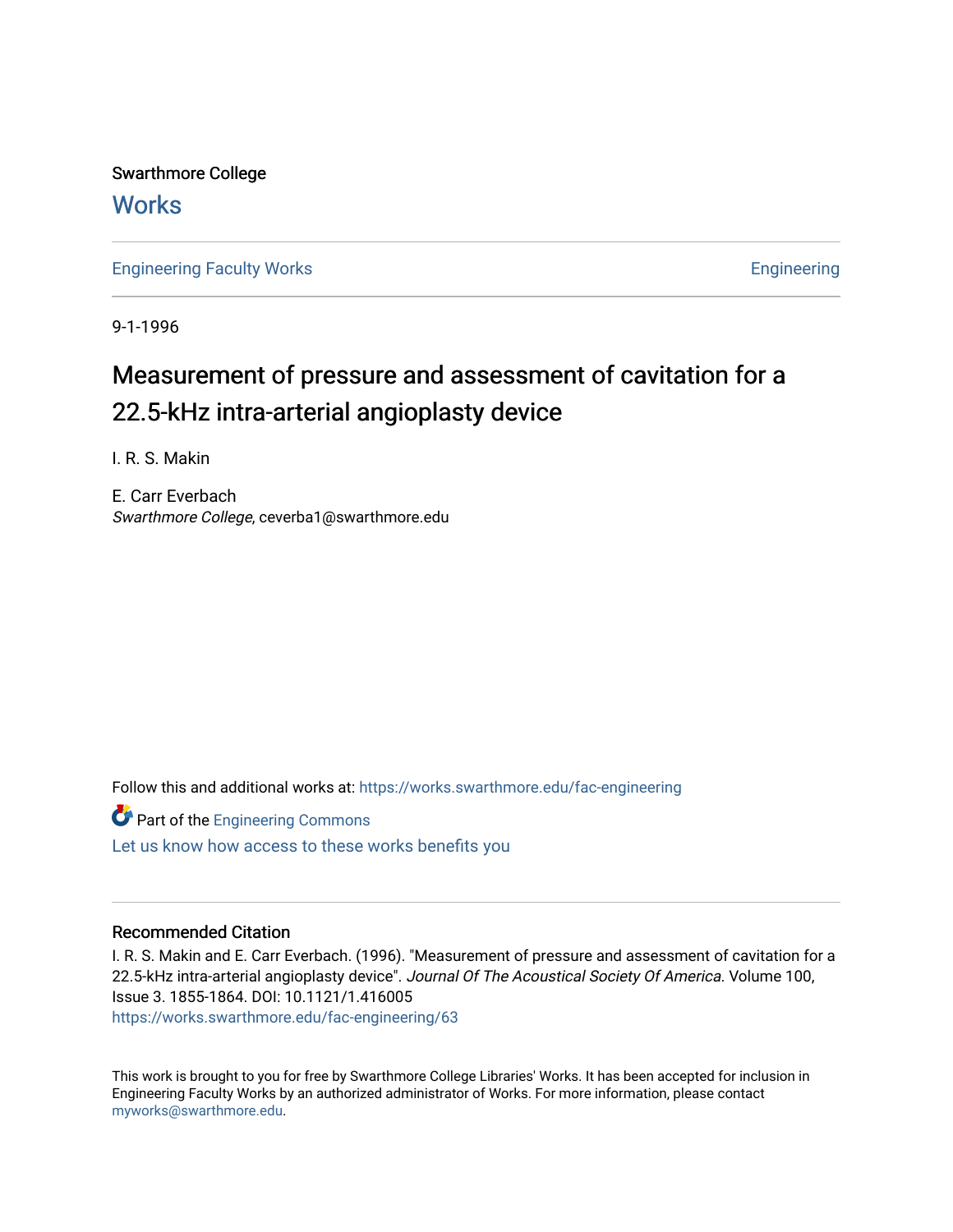## **Measurement of pressure and assessment of cavitation for a 22.5-kHz intra-arterial angioplasty device**

Inder Raj S. Makin and E. Carr Everbach

*Swarthmore College, Department of Engineering, Swarthmore, Pennsylvania 19081-1397*

(Received 29 August 1995; accepted for publication 24 March 1996)

This study was performed to understand better the mechanisms of action of an  $(22.5 \text{ kHz})$  ultrasonic wire catheter device used to remove atheromatous plaque in diseased blood vessels (ultrasonic angioplasty). During a clinical procedure, the wire acts as an acoustic waveguide to transfer acoustic energy from a generator outside the body to the ball tip of the wire, which is inserted in the blood vessel. The acoustic field radiated by the vibrating ball tip  $(1.5-$  to 3.0-mm diameter), was mapped in a relatively large (600 L) water tank and compared to the field from a well-characterized simple source. A dipolelike radiation pattern due to the translating ball tip was observed. At low power settings, standing wave effects in a smaller cylindrical volume (200-mm diameter, 350-mm height), which was used to simulate anthropometric dimensions, increase relative to the larger tank measurements. The standing wave ratio is dependent upon the  $\rho c$  characteristics of the medium and the dimensions of the volume, rather than on the absorption at this frequency. At high power settings of the device, cavitation at the tip of the wire was measured using a 20-MHz passive cavitation detection scheme. © *1996 Acoustical Society of America.*

PACS numbers: 43.80.Sh, 43.80.Gx, 43.35.Ei [FD]

#### **INTRODUCTION**

Intensive research efforts are underway to control the high incidence of coronary arterial disease and the occlusion of the peripheral vasculature among the aging human population in western societies. One approach in treatment is the development of instrumentation that invasively removes the obstruction in the diseased vessel. Removal of atheromatous plaque (angioplasty) is currently achieved by a wide array of physical means such as vessel dilating balloons, laser beams, mechanical tissue removal devices, as well as low-frequency ultrasonic wires. $1,2$  However, as mentioned in Ref. 1, the various methods of angioplasty exploit two basic physical techniques of tissue repair, namely ''remodeling'' of the lumen by compressing the cholesterol plaque and ''removal'' of the occluding material. Ultrasound angioplasty falls principally in the latter device category, whereby the blocking material is physically removed from the underlying normal lining of the blood vessel.

Compared to competing angioplasty techniques such as laser angioplasty and mechanical atherectomy devices, the ultrasonic technique affords advantages in terms of more controlled and selective removal of the diseased fibrotic and/or calcified tissue layer, while sparing the underlying normal layers. $2^{-7}$  In addition, the particle size of the ablated debris is sufficiently small to minimize the blockage of vessels downstream and is comparable to that produced by other therapeutic techniques.<sup>2,7</sup> Hence the ultrasound modality entails comparable risks due to embolization (blockage) in the circulation comparable to that of current angioplasty techniques.

The description and the speculated mechanisms of the ultrasonic angioplasty techniques have so far been described mainly in the medical literature. The speculated mechanisms of action of these devices are based on the experience gained in a clinical setting for *in vitro* experiments, or *in vivo* animal or human studies. Only recently has a theoretical analysis of low-frequency ultrasonic devices such as the ones used for angioplasty been presented by Nyborg.<sup>8</sup> It is believed that bubble growth and collapse caused by the acoustic field around the oscillating ball tip of the wire is a mechanism of action of the device.<sup>2,8,9</sup> However, cavitation in the ultrasonic angioplasty system could possibly result from a combination of effects, namely, the acoustic field due to vibration of the wire tip as well as the pressure gradients around the tip caused by the hydrodynamic flow field. The hydrodynamics of a sphere moving through water will briefly be considered in Sec. III and the Appendix. The aim of this research is to perform direct pressure measurements of the acoustic fields emitted by the ultrasonic source in order to attain a better understanding of the radiation pattern of the source and, in addition, to gain a better understanding of the mechanisms of action of the device.

#### **I. MATERIALS AND METHODS**

#### **A. Description of the device**

The device under investigation [Alliger Ultrasonic Wire System (AUWS), MISONIX Inc., Farmingdale, NY] is being developed for a technique of disruption of atherosclerotic plaque and thrombi in the coronary and peripheral blood vessels by using sound energy. The functional components of the system are: a generator, convertor, dampner, and the wire, as shown in Fig. 1. The generator supplies a highvoltage signal at 22.5 kHz to the piezoelectric crystals (PZT4) placed in the convertor. The acoustic energy radiated from the piezo elements is guided through a tapered stainless steel horn and conducted further into a titanium wire of variable length and thickness. The wire terminates in a ball tip and is encased in a Teflon® sheath. In order to restrict the transverse whipping of the wire during operation, a fluid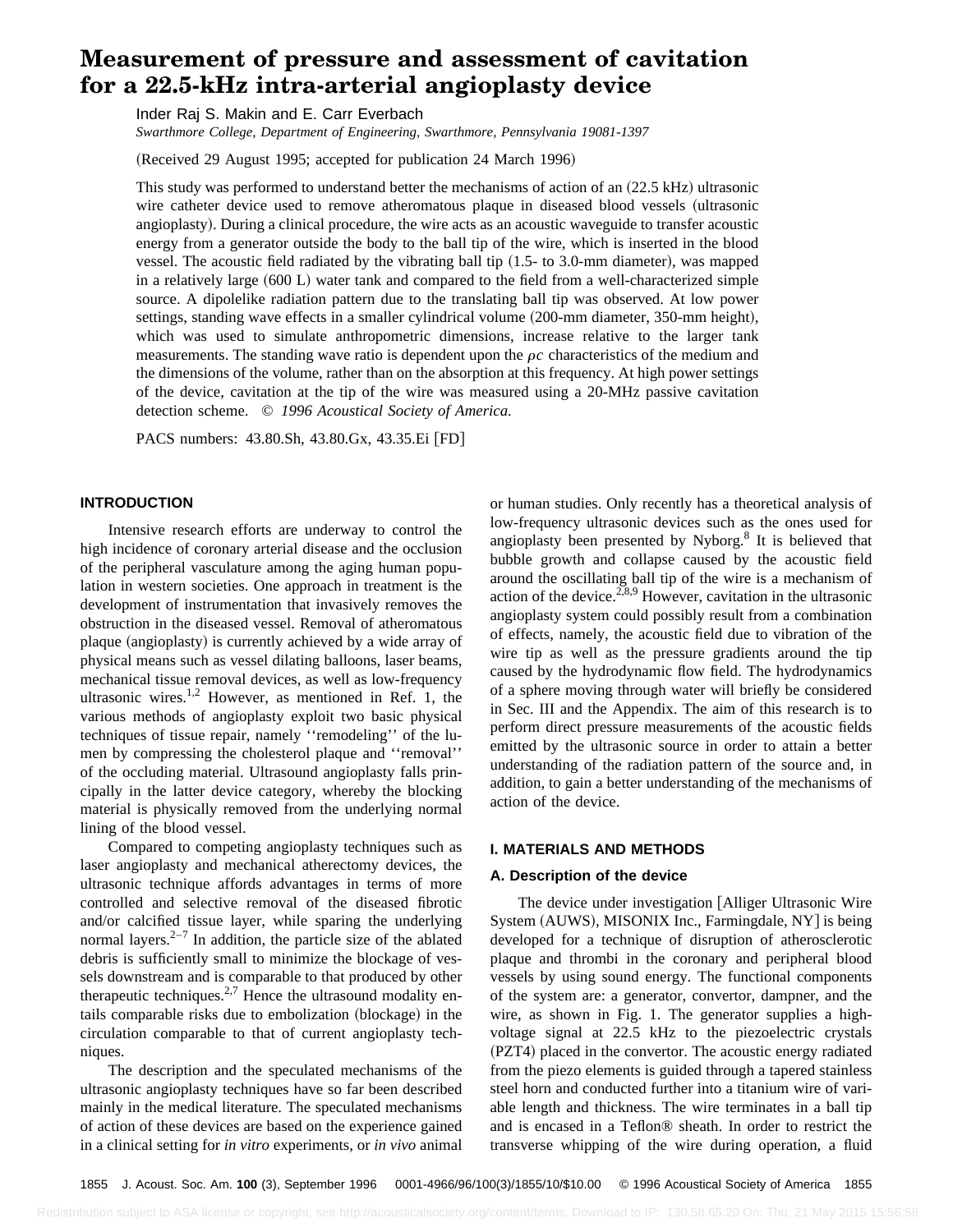

FIG. 1. Schematic of AUWS.

(preferably of high viscosity) is pumped under pressure  $(50-$ 100 psi) through the dampner port and under the sheath covering the wire (see Fig. 1). The diameters of the ball tips for the wires used in our experiments were 1.98 and 2.46 mm; the wires' respective lengths were 445 and 660 mm. The measured amplitudes of displacement in the longitudinal direction for the two wires at full operational setting of the device were given by the manufacturer to be about 100 and 65  $\mu$ m, respectively. The two wires described above and investigated here will for simplicity be referred to as wires 1 and 2, respectively. The ball tip of wire 1 is mushroom shaped.

#### **B. Characteristics of the wire source**

During operation of the device, sound is radiated into the surrounding fluid mainly by the axial translatory motion of the ball tip of the wire. Since the axial movement of the ball tip ( $\approx$ 100  $\mu$ m), as well as the radius of the ball tip ( $\approx$ 1.3 mm), are both much less than the wavelength of the driving frequency in water  $(\lambda = 66.6$  mm for  $f = 22.5$  kHz,  $c = 1500$ m/s), the field radiated by the translatory movement of the ball tip (see Fig. 2) may be approximated by that of a dipole.<sup>8</sup> Assuming that the radiation of sound from the ball tip is dipolelike, a theoretical estimation of negative acoustic pressures occurring at the tip can be made in order to predict whether or not these pressures are sufficient to cause acoustic cavitation. For a ball tip of nominal radius  $a=1.3$  mm having a maximum displacement  $d=100 \mu$ m, the acoustic pressure amplitudes expected at the wire tip are about 600 kPa sufficient to cause cavitation at the operating frequency of 22.5 kHz.<sup>8,10,11</sup>

As mentioned earlier, violent collapse of bubbles around the tip of the wire is a possible mechanism of action of this device. Cavitation could result during operation of the device at high settings caused by acoustic pressure fields, as well as the hydrodynamic activity around the wire tip. A brief discussion of the possible importance of hydrodynamic phe-



FIG. 2. Schematic of a translating sphere.





FIG. 3. Measurement setup for excitation of source and acquisition of received signal.

nomena in causing cavitation in the vicinity of the ball tip is given in the Appendix.

The comparison of our experiments with theoretical predictions from a model of a translating sphere operating as a dipole source can be qualitative at best since the model assumes a free spherical body translating only in the *z* direction (refer to Fig. 2). In reality, however, a spherelike ball tip is attached to a wire which has a tendency to whip transversely.

#### **C. Field measurements in a large volume**

Measurement of the acoustic field from the ultrasonic wire when it radiates in a relatively free field was performed in the largest available tank, which measured  $914\times812\times812$ mm and was fabricated from 12.5-mm acrylic. However, significant standing waves were still observed in the tank because of the relatively long wavelength of the signal and the almost negligible attenuation of sound in water at 22.5 kHz. The approach for assessing the field due to the unknown source, i.e., the ultrasonic wire, was to compare its pattern with the field due to a known simple source [Brüel & Kjær  $(B&K)$  model 8103 operated at the same frequency, and located at the same position as the wire in the tank. The tank in each case was filled with water to the same level.

The experiments were controlled from a Macintosh Quadra 700 computer with a National Instruments GPIB interface. In addition, the AUWS generator was activated from the computer by a NBMIO-16X D/A card. The programming environment used to control various instruments and acquisition of data was LabVIEW (National Instruments). A schematic of the experimental setup is shown in Fig. 3. Measurement of the acoustic fields was performed by raster scanning the horizontal and vertical planes symmetrically about the source under investigation. The receiver used was a second B&K 8103 hydrophone, which, according to the manufacturer, is a broadband, omnidirectional receiver in the 100-Hz to 120-kHz range  $\leq 1$ -dB pressure deviation in the *xz* and  $yz$  planes). The receiver is mounted on a computercontrolled three-axis positioner (VELMEX Unislide lead screw with NF-90 controller) as close to the source as possible and aligned end-on to the source under investigation. The planes scanned were symmetric about the  $z$  axis (see Fig. 3). Data points acquired for both the vertical and horizontal planes scanned the plane  $150\times150$  mm about the *z* axis, at a resolution of 3 mm. The resolution of 3 mm was observed to be adequate for sources radiating a signal of 66.6-mm wavelength. The signal received at the B&K 8103

#### 1856 J. Acoust. Soc. Am., Vol. 100, No. 3, September 1996 I. R. S. Makin and E. C. Everbach: Ultrasound angioplasty 1856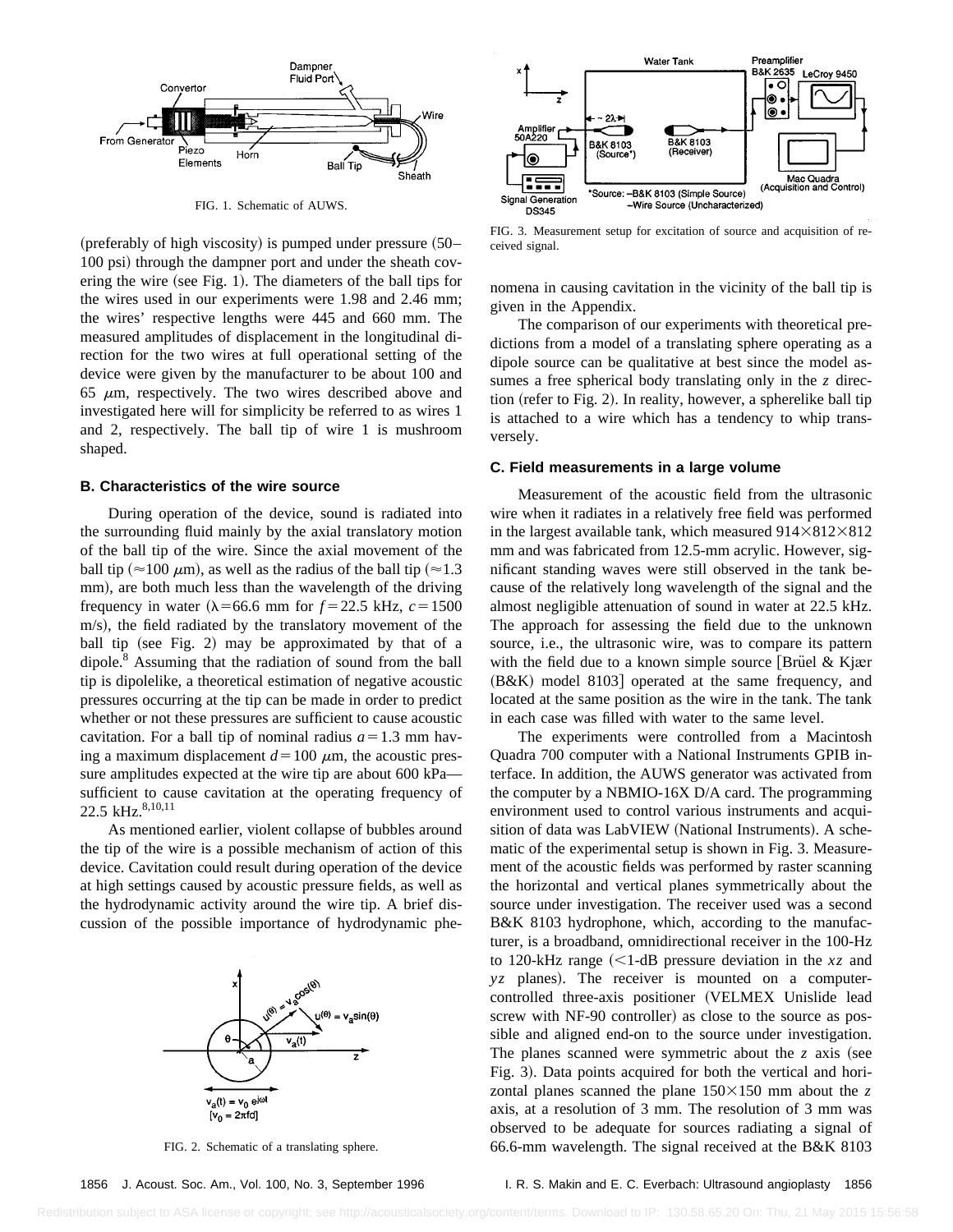hydrophone was amplified and filtered by a charge preamplifier  $(B&K$  model 2635) and recorded by a digital oscilloscope (LeCroy model 9450). The amplitude of the signal acquired by the scope was downloaded to the computer into a file.

As a first step, the accuracy of the B&K 8103 transducer as a simple source radiating at 22.5 kHz was tested. The source is pulsed with an eight-cycle toneburst at a pulse repetition frequency  $(PRF)$  of 5 Hz. The received signal measured is the amplitude of the direct wave signal launched from the source, such that any reflections from the tank boundaries are gated out. The measured pressure decay with range for the B&K 8103 source was in good comparison with the theoretically predicted pressure decay for a simple source Fig. 4(a). The scans in Fig. 4(b) and  $(c)$  show the smooth decay of pressure for the B&K 8103 source in the horizontal and vertical planes, symmetric about the *z* axis. The source is pulsed as described earlier.

The simple source  $(B&K 8103)$  is next driven in the continuous wave  $(CW)$  mode and its pressure field is measured, again, in the horizontal and vertical planes symmetric about the *z* axis. As in the case of the scans in the pulsed mode, the scanned planes extend from 21 to 171 mm in the *z* direction, and from  $-75$  to 75 mm in the *x* or *y* direction. The step size between each measurement point is 3 mm.

The simple source is next replaced by the wire source. Although we expect a dipolelike radiation from this source, its field is complicated because of the transverse whipping of the wire. For these measurements, the wire is driven at very low power settings to minimize the influence on the field of the transverse motion of the wire. In addition, the low gain settings of the device allow the piezocrystals and the horn assembly to operate in their linear regimes. The acoustic fields for the two wires under investigation were measured in the form of horizontal and vertical planes extending between 12 and 171 mm along the *z* axis and  $-75$  to 75 mm along the *y* and *x* axes. Due to the design geometry of the sources, the receiver hydrophone can be brought closer to the source in the case of the wires as compared to the B&K 8103 source used in the previous case.

Finally, for both the wires under investigation, the gain on the generator is turned up to a setting comparable to that used during a therapeutic procedure (dial settings of  $13-14$ ) on the generator). Measurement of acoustic pressures were made along the axis of the wire  $(z$  axis) from a range of 13 to 245 mm in step sizes of 2 mm. The received signal in this case is the amplified broadband response of the B&K 8103 transducer. The observed signal in the time domain is now erratic, the signal now having frequency components much higher than the 22.5-kHz driving frequency. The recorded pressure amplitudes correspond to the peak-to-peak pressure at a particular point noted at each instant in time.

#### **D. Field measurements in a cylindrical tube**

In the clinical setting, the ultrasonic wire is introduced through a peripheral blood vessel and operated within the body. It is relevant, therefore, to investigate the manner in which the acoustic field of the device varies when it is operated in a small volume. The scenario of the wire catheterizing a blood vessel in an extremity is approximated by a cylindrical ''tube-in-a-tube'' model as shown in Fig. 5. The model consists of an upright acrylic cylinder (inside diameter  $203$  mm,  $355$ -mm high, wall thickness  $3.175$  mm), with a flexible polyurethane tube (inside diameter 12.5 mm, 1.5-mm wall thickness) affixed at its center along the cylinder's axis. Both ends of the cylinder are covered with 9.525 mm-thick acrylic flanges. The inside tube and the cylinder can be filled with similar or different liquids.

The source is placed approximately 65 mm from the lower wall of the cylinder. The inner tube has an inside diameter of 12.5 mm in order to accommodate the receiver B&K 8103 hydrophone. The measurement protocol followed for these series of experiments in the cylindrical tube is such that the acoustic fields for the simple B&K 8103 source as well as the unknown wire source are scanned along the long axis of the source for up to 251 mm from the source. Measurements are first made with both the polyurethane tube and the cylinder filled with water up to 345 mm. The measurements are then repeated with the cylinder filled with a mixture of 2 parts 99.9% Glycerin and 1 part water, for the simple source as well as the wires. For comparison of the fields from the B&K simple source with the two wire sources investigated, the the gain setting of the generator for the wire device is kept low (dial settings  $\approx$  4), in order to minimize the transverse whipping of the wires. The pressure amplitude as a function of axial range is determined from the received signal, which is low-pass filtered around 22.5 kHz.

The axial pressure fields of both the wires being investigated are also measured for high gain settings of the generator (dial setting  $14-16$ ). The liquid media in this case were: deionized, degassed water in the cylinder as well as the inner tube, or both the cylinder and the inner tube filled with the Glycerin solution. The cylinder is filled with Glycerin, the inner tube filled with Hexabrix®, which is the dampning fluid for the device during clinical use.

#### **E. Evidence of acoustic cavitation**

During operation of the ultrasonic wire at high gain settings, significant jet formation can be observed originating from the ball tip of the wire. It is therefore relevant to detect the occurrence of cavitational activity, and then to investigate a correlation between the gain setting of the device and the resulting cavitational activity.

Cavitation is detected by using active and passive acoustic techniques, whereby a high-frequency  $(20-30 \text{ MHz})$  focused transducer is used to detect the rapid growth and collapse of individual bubbles or bubble clouds in the region of the spatial pressure maximum in a focused acoustic field.<sup>12–14</sup> The techniques described in Refs. 12–14 are principally used to assess pressure thresholds for cavitation and detect cavitation events in a focused sound field from a piston source operating in the megahertz frequency range, conditions which are more common in diagnostic medical ultrasound. A 20-MHz focused transducer (Krautkramer Branson, narrow bandwidth series), having a nominal diameter of 6.3 mm and a focal length of 51 mm, is used here to probe the region of the wire just distal to its ball tip first in the pulseecho mode (active cavitation detection).<sup>12</sup> Subsequently the

<sup>1857</sup> J. Acoust. Soc. Am., Vol. 100, No. 3, September 1996 I. R. S. Makin and E. C. Everbach: Ultrasound angioplasty 1857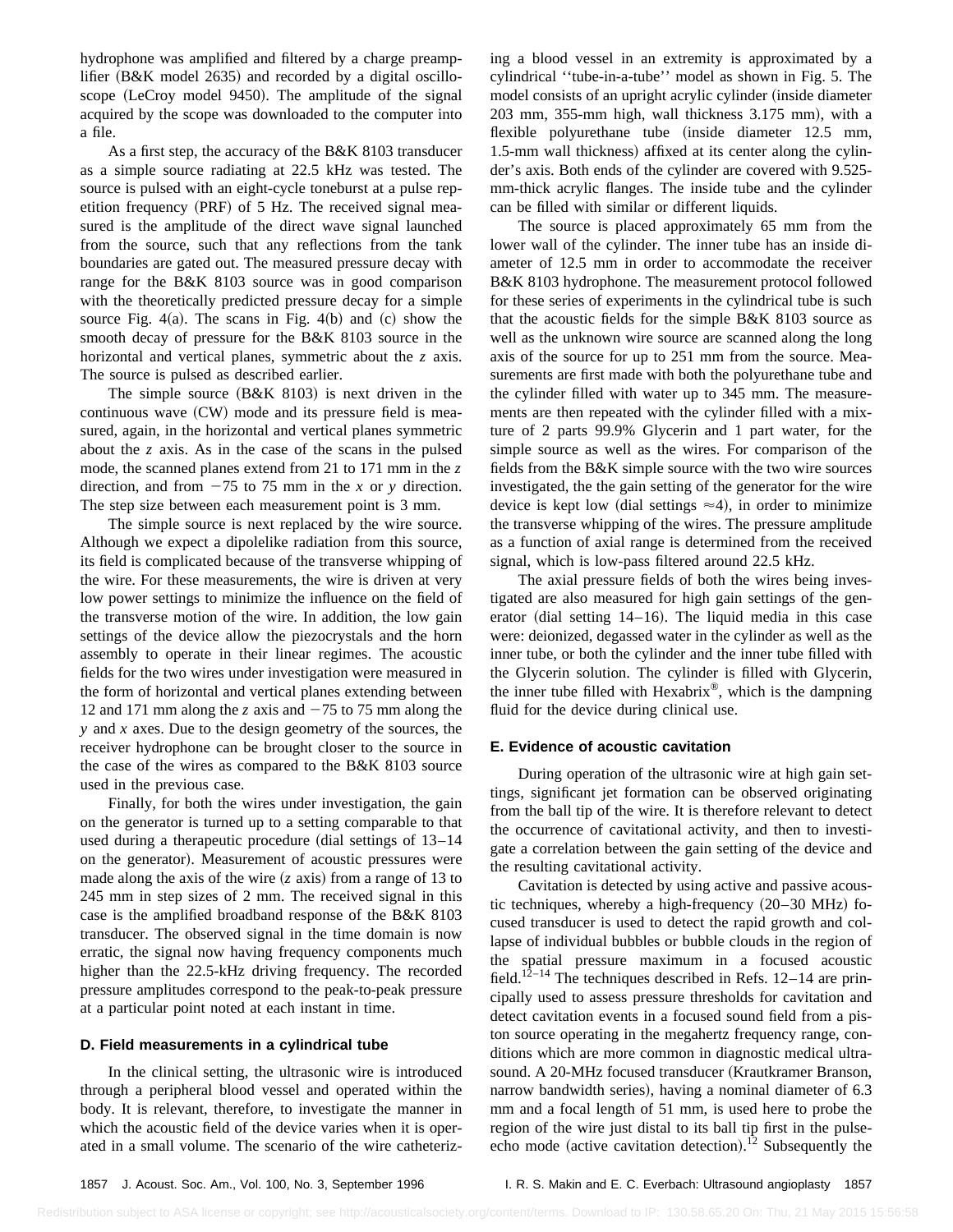

FIG. 4. Comparison of theory for a simple source with experiment  $[(a)]$ , and field maps for vertical and horizontal planes  $[(b)$  and  $(c)]$ , for the B&K 8103 excited in the pulsed mode.

transducer recorded passively the 20 MHz component of the broadband acoustic emissions of collapsing bubbles in the field due the ultrasonic wire.<sup>14</sup>

A schematic diagram of the setup for the detection of cavitation is shown in Fig. 6. Briefly, the ultrasonic wire is positioned in a cell measuring  $100\times80\times70$  mm such that the distal tip of the ball on the wire is at the focus of the 20-MHz probe. The axis of the probe transducer is perpendicular to the axis of the wire. The cell is filled with deionized and degassed water. Since the cell is open to the atmosphere, the gas content of water attains equilibrium with the atmosphere prior to the experiment. The focus of the probe transducer is then moved beyond the ball tip by 1 mm along the  $\zeta$  axis (see Fig. 6), with the help of a three-axis micrometer positioning stage on which the probe transducer is mounted. Since even at maximum operational settings, the longitudinal translatory amplitudes of the ball tip cannot be greater than 100  $\mu$ m, shifting of the wire tip by 1 mm from the focus ensures that the signal received by the probe transducer is not a result of reflections from the surface of the wire tip. Any signal output at the 20-MHz transducer, therefore, is due to the violent



FIG. 5. Tube-in-tube model for field measurement in a bodylike space.

collapse of individual bubbles and/or bubble clouds just distal to the ball tip of the wire. A broad bandwidth needle hydrophone is used simultaneously to monitor the noise in the megahertz frequency range emitted by collapsing bubbles close to the tip of the wire.

The 20-MHz probe is first driven in the pulse-echo mode and the ultrasonic wire is operated using a foot switch, the gain of the device being increased very gradually. Initially, no received signal at 20 MHz can be detected. However, as the gain on the AUWS generator is increased, a small steady signal at the location of the 20-MHz probe focus that is indicative of a bubble cloud forming at the tip of the wire can be detected. On increasing the gain on the wire generator further, the signal output at the probe increases in amplitude dramatically and becomes erratic in time. This response is indicative of violent collapse of bubbles, the sound resulting from which is being received by the probe at 20 MHz. Due to the continuous intense activity of bubble collapse at these gain settings of the generator, however, it is difficult to differentiate between the probe signal reflected from bubble clouds forming at the tip of the ball of the wire and the signal from violently collapsing bubbles. Therefore, the cavitation monitor is now switched to passive detection mode.

In passive mode, the probe transducer is not excited, functioning only as a narrow bandwidth receiver. The only



FIG. 6. Setup to measure cavitation during operation of the AUWS.

<sup>1858</sup> J. Acoust. Soc. Am., Vol. 100, No. 3, September 1996 I. R. S. Makin and E. C. Everbach: Ultrasound angioplasty 1858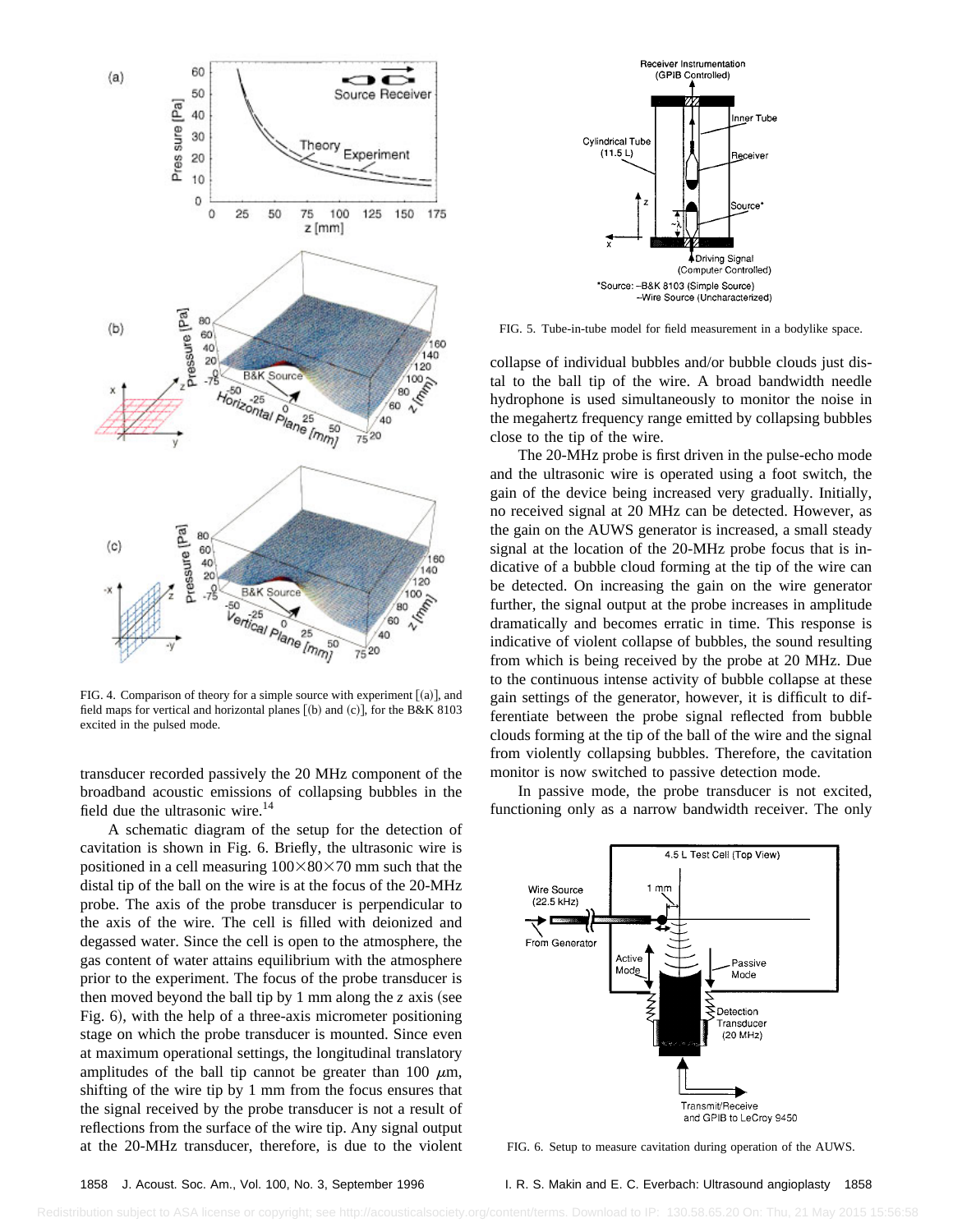

1859 J. Acoust. Soc. Am., Vol. 100, No. 3, September 1996 I. R. S. Makin and E. C. Everbach: Ultrasound angioplasty 1859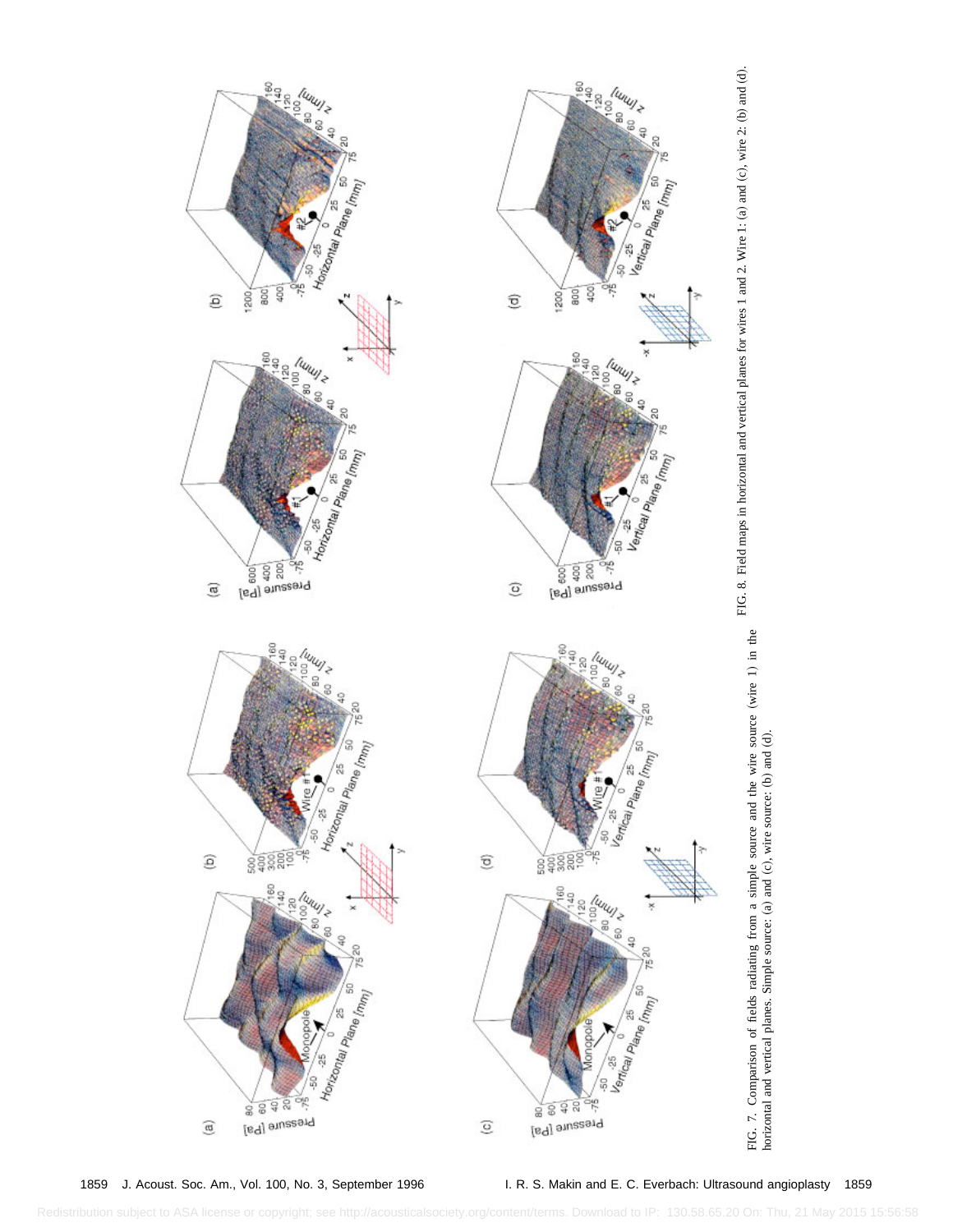

FIG. 9. Time waveforms  $[(a)$  and  $(c)]$ , and axial field plots  $[(b)$  and  $(d)]$  for AUWS at high gain settings.

signal that can be observed at 20 MHz in the current system is caused by the broadband signature of violent collapse of bubbles around the surface of the ball tip of the ultrasonic wire. The gain for the AUWS generator is maintained constant at a particular level. The device is then activated by the computer, and the acquisition of data from the 20-MHz transducer is initiated after allowing the AUWS time (about 5 s) to stabilize its output. The signal received as a result of cavitation at the ball tip is received by the 20-MHz transducer, amplified by a broadband receiver amplifier (MATEC model 625), and displayed on a digital oscilloscope (LeCroy model 9450). A root-mean square (rms) value for each screen display is calculated by the oscilloscope. These rms values are downloaded to the computer 3 to 5 times per second and stored in a file. After a predetermined duration  $(120 \text{ s})$ , the computer turns off the AUWS and simultaneously stops any further acquisition of data. Details of passive estimation of cavitation activity in an intense sound field with the help of a narrow bandwidth focused 20-MHz probe is described by Everbach *et al.*<sup>14</sup>

#### **II. RESULTS**

#### **A. Acoustic field in a large volume**

As we described in Sec. I C, the field radiated by the AUWS is mapped in a relatively large tank, and is compared to the field from a simple source radiating in the CW mode in the same volume of fluid. Figure 7 shows a comparison of the fields in the horizontal and vertical planes, respectively, due to the two sources excited in the CW mode. The AUWS is operated at a low setting. We note a standing wave pattern in both cases due to reflections from boundaries of the tank. Important to note in these figures is the steeper decay of pressure with range in the case of AUWS source as compared to the simple source. The steep decay of pressure with range in the case of the AUWS source is indicative of its dipolelike radiation characteristic (note the pressure scales in Fig. 7). The pressure fields due to the wire source show a jaggedness as compared to the smooth simple source field. This jaggedness is caused by the transverse whipping of the wire even when it is operated at very low amplitude settings.

The field plots of the horizontal and vertical planes for wires 1 and 2 are shown in Fig. 8. Here the steep pressure decay close to the source becomes more apparent, since we now measure the field pressures starting closer to the source, i.e., from an axial range of 12 mm. We observe higher pressures in Fig.  $8(a)$  as compared to Fig.  $8(b)$ . The gain settings on the generator in both cases were kept approximately the same. Since the pressure radiated from a source is dependent on its size,  $10,11$  the higher output from wire 2 as compared to 1 can be explained by its larger source dimensions (ball diameter of wire 2 is 2.46 mm; wire 1 ball diameter is 1.98 mm). Similar to the horizontal plane measurements, the pressure field plots for both wires in the vertical plane  $[Fig. 8(c)]$ and  $(d)$ ] initially decay rapidly, followed by a slower decay in pressure. Differences in the horizontal and vertical plane fields are because of variations in the tank boundary impedances.

At high gain settings of the device generator, as shown in Fig.  $9(a)$  and (c), the time signature recorded at 13 mm

1860 J. Acoust. Soc. Am., Vol. 100, No. 3, September 1996 I. R. S. Makin and E. C. Everbach: Ultrasound angioplasty 1860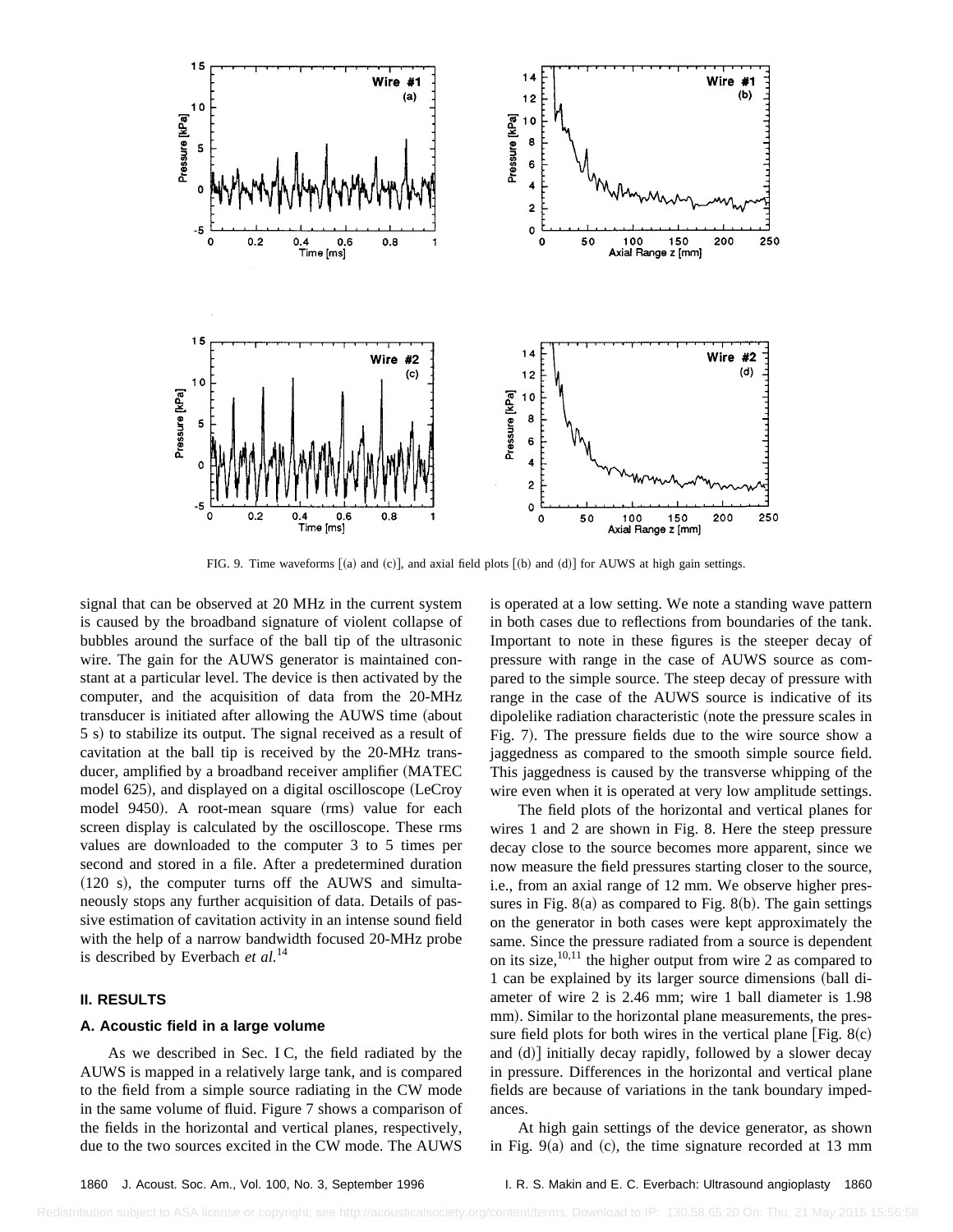

FIG. 10. Axial field plots with the source placed in a cylindrical tube.

from the wire tip is devoid of almost all periodicity and is quite complex. This complex signal is a result of the higher harmonics generated within the horn as well as the transverse whipping of the vibrating wire. In addition, significant jet formation is noted visually at the tip of the ball. The bubble activity further complicates the signal received at the hydrophone. Further, in Fig.  $9(b)$  and  $(d)$  we note no standing wave pattern in the scans for peak pressures measured along the axis of the wire. On an average, the pressure is observed to decay monotonically with range. The acoustic pressures resulting at the surface of the ball tip extrapolated from the pressures measured on axis are at least a few atmospheres even with a conservative assumption of the pressure amplitudes varying inversely as range away from the wire source.

#### **B. Acoustic field in a cylindrical tube**

Measurement of the acoustic field radiated from the AUWS in a cylindrical space of about 11.5-liter capacity is a more appropriate approach in assessing the behavior of the device when it is operated within the human body. As described in Sec. I D, pressure measurements along the axis of the wire are made within a 12.5 mm polyurethane tube, inside which the ultrasonic wire is fixed.

Figure 10 shows the axial field plots for a water-filled cylinder with the central inner tube also filled with water. The source within the inner tube is a simple source vibrating at 22.5 kHz in Fig.  $10(a)$ , the sources for plotting the axial fields in Fig.  $10(b)$  and (d) are the ultrasonic wires 1 and 2 being operated at a low gain setting. We note a much more distinct standing wave pattern in this case as compared to the field plots mapped with the corresponding sources in a much larger volume as discussed in Sec. II A. In addition to the smaller volume of the cylinder compared to the large tank discussed earlier, the field here is further differentiable from that in Sec. II A due to the cylindrical shape of the enclosure.

Comparing the fields from a simple source in Fig.  $10(a)$ to the field due to the dipole-like radiation of the ultrasonic wire in  $(b)$  and  $(d)$ , we note some difference in the position of nulls between the two scans. The peak amplitudes are different for the two source types, however, but important to appreciate here is the limited axial range-dependent decay in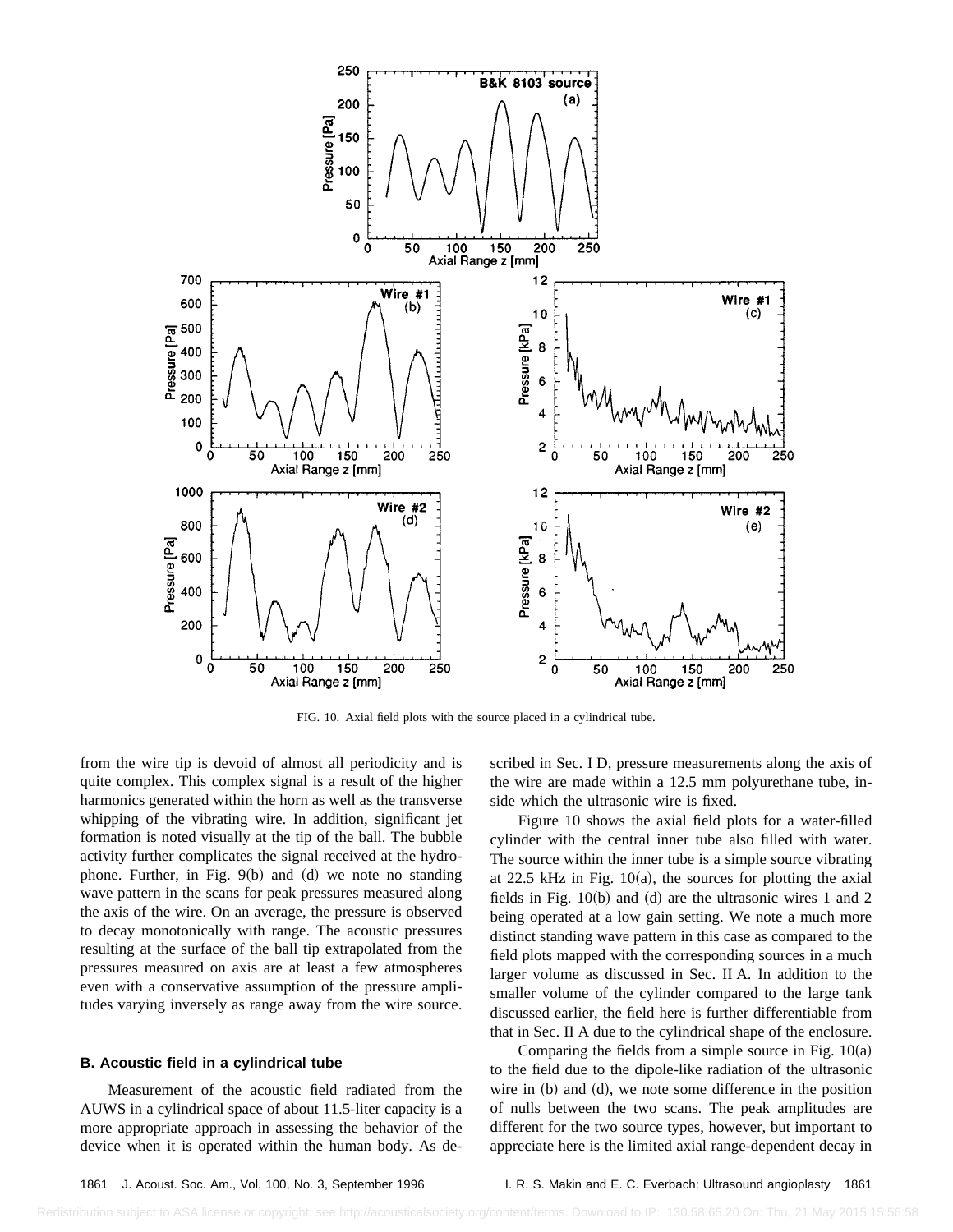the pressure amplitudes and a dominance of the standing wave pattern when a source is radiating at a frequency of 22.5 kHz in water. On comparing Fig.  $10(b)$  and  $(d)$ , we note the output for the wire 2 to be higher than wire 1 for comparable gain settings of the generator. After removal of the central polyurethane tube and the top acrylic flange and repeating the scans described earlier in this section, no significant change in the standing wave pattern along the axis of the wire sources was observed (data not presented). Interfaces such as the 3.175-mm-thick acrylic walls of the cylinder are almost acoustically transparent to the 22.5-kHz signal in water, and in fact the signal experiences an almost pressure release boundary at the interface between the air and the walls of the cylinder. This observation is of practical relevance to the use of the AUWS within the body.

The axial acoustic field plots obtained on operating the AUWS at high amplitude settings for the wires 1 and 2 are shown in Fig.  $10(c)$  and (e). The time signature of the signal was complex as in the case of measurements in the large tank  $[Fig. 9(a) and (c)],$  and comprised of frequency components much higher than the 22.5-kHz driving frequency. The peak pressure plots [Fig. 10(c) and (e)], show a much less significant standing wave pattern as compared to low gain settings of the device in  $(b)$  and  $(d)$ . The less dominant standing wave character can be explained by the cancellation of the various modes, which are excited within the fluid volume when the source is radiating at multiple frequencies. The decay of pressure with range in this case, however, is not as marked as that observed in the corresponding measurements made in the large tank [Fig.  $9(b)$  and  $(d)$ ].

Finally, when the cylinder and the inside tube are filled with glycerin (results not presented here), we noted a marked decay of axial pressures with increasing range in addition to a standing wave pattern superimposed on the axial field. The normal modes which can be excited in the fluid filled cylinder now are different from those excited when it was filled with water, since the normal modes are a function of the sound speed of the medium.<sup>11,15</sup> The decay of pressure in this case cannot be explained solely on the absorption of sound in glycerin. On pulsing the B&K 8103 simple source at 22.5 kHz successively in water and the 66% glycerin fluid, no measurable difference between the fields in the two fluids could be measured within the sensitivity of the system. Further, the measured value for the absorption coefficient of 100% glycerin at 1 MHz of 5.6 Np/m by Averkiou,<sup>16</sup> can be extrapolated to 22.5 kHz by using an inverse quadratic frequency dependence and the value at 22.5 kHz is 0.0028 Np/m. Since we are using 66% glycerin, the absorption for the fluid is expected to be even smaller, and hence negligible at this frequency.

#### **C. Measurement of cavitation**

Even at very low gain settings of the AUWS, microbubbles are observed to form at the tip of the vibrating ball. As described in Sec. I E, the bubble cloud is observed by scanning the region just beyond the ball tip with a 20- MHz focused transducer and operated in the pulse-echo mode (data not shown).

For higher settings of the AUWS generator, when cavitational activity around the surface of the ball tip in the form of distinct bubble growth and collapse is established, the 20-MHz component of the sound due to collapse of bubbles is received by the detector transducer in the cell (described in Sec. I E and by Everbach *et al.*).<sup>14</sup> Figure 11 shows the variation of the rms values of a  $200 - \mu s$  segment of the signal displayed on the oscilloscope. The rms data for each segment of the signal on the scope are downloaded to the computer 3 to 5 times per second for a total duration of 120 s. The average activity of cavitation for each experimental run can be related to the mean of all downloaded rms values by the parameter rms (rms =  $\langle \text{rms} \rangle \times 1000$ ). Comparing the plots for wire 1 in Fig.  $11(a)$  and (c), we note a dependence of the cavitational activity at the ball tip on the settings of gain on the AUWS generator. Further, as can be seen by comparing the left and right-hand column plots in Fig. 11, the amount of cavitation occurring at the ball tip is dependent on the type of wire. Wire 1 is short, with a mushroom-shaped ball head, whereas wire 2 is longer with a larger, more spherical ball head. Cavitational activity is noted to be consistently higher at comparable gain settings for wire 1 as compared to the wire 2. The effect of using different wire types at different generator settings is summarized in Fig.  $11(e)$ . This effect is in contrast to the measurement of pressures at low gain settings of the AUWS where the output from wire 1 was observed to be lower than from wire 2.

#### **III. DISCUSSION AND SUMMARY**

The current study is motivated by the need to characterize a low-frequency intra-arterial angioplasty device currently under development for application in human patients. Since the device is driven acoustically, its effectiveness in practice could be enhanced by a better understanding of the manner in which the acoustic field generated by the device is distributed in a particular volume of fluid. Pressure measurements made with the wire device in a relatively large tank of water show a steeper rate of decay with range when compared with similar measurements made using a simple source, indicating a dipolelike radiation characteristic for AUWS. Further, as described in Sec. III B, both the wire sources as well as the simple source show a more marked standing wave pattern when operated in a small volume of fluid. The high standing wave ratio is a result of the long wavelength of the signal at 22.5 kHz in tissuelike fluids compared to the dimensions of the excited fluid space, as well as the low absorption of sound at these frequencies. At such low driving frequencies, the inter organ interfaces having reasonably well matched impedances can be treated as acoustically transparent to the signal. The principal mechanism for standing waves in the body (i.e., if they do occur), is probably the acoustic field reflected from the human tissue–air interface. Acoustic pressure varies with range, the operating conditions of the AUWS such as the high gain settings at which the device is used in practice, as well as the  $\rho c$  characteristics of the host medium.

Finally, based on calculations and measurements, the estimated pressures at the surface of the ball tip do result in

1862 J. Acoust. Soc. Am., Vol. 100, No. 3, September 1996 I. R. S. Makin and E. C. Everbach: Ultrasound angioplasty 1862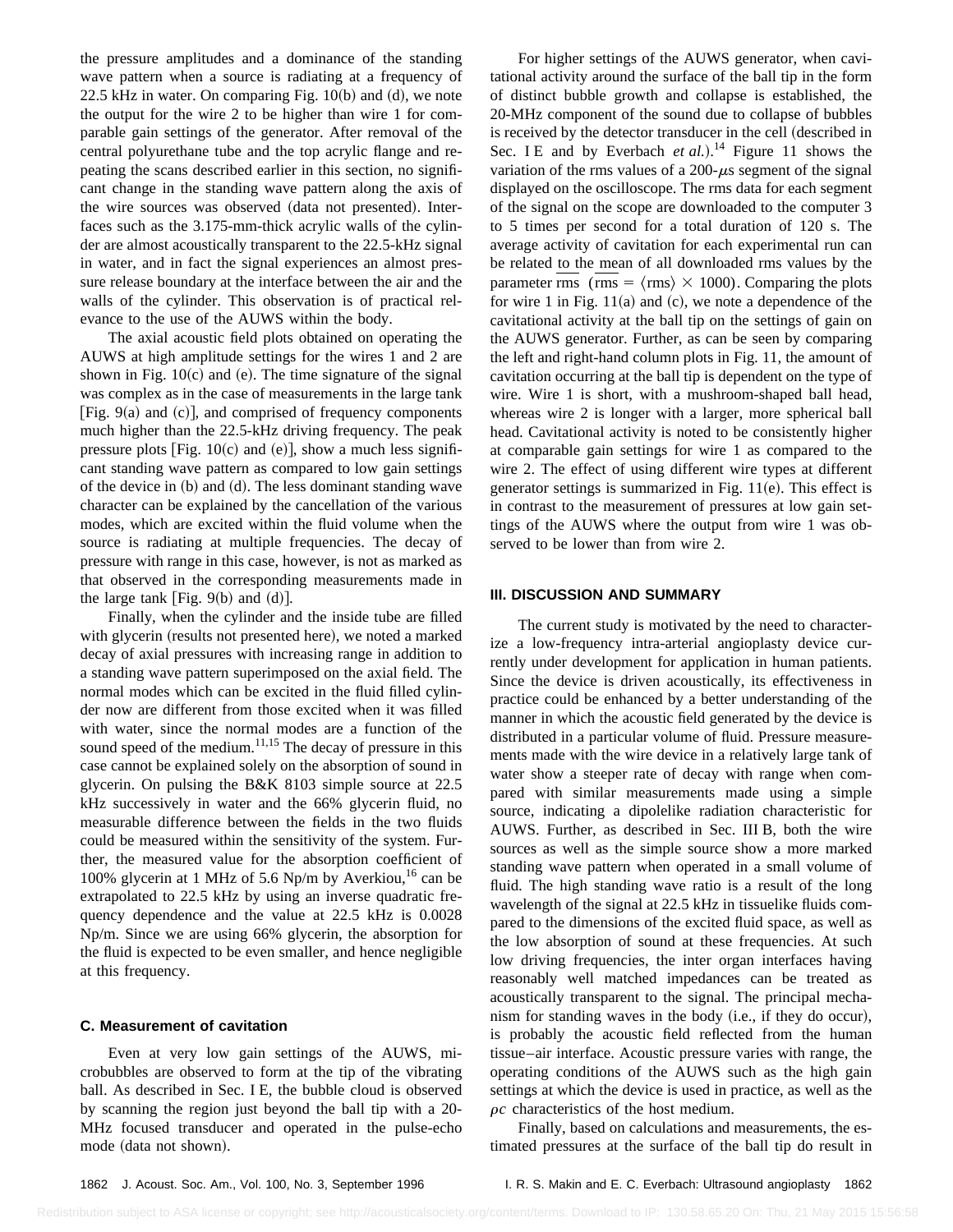

FIG. 11. Cavitational activity measured as the 20-MHz component of the sound due to bubble collapse, monitored over a 120-s period from the two wire sources.

cavitation during operation of the device. In fact, cavitational activity has been hypothesized to be one of the principle mechanisms of action of such devices in causing disruption of atheromas.<sup>2,8</sup> By operating the device at high gain settings, the occurrence of cavitation events based on the violent collapse of bubbles close to the surface of the ball tip was recorded. The amount of cavitation activity was measured for two representative wire tip configurations. The amount of cavitation due to the mushroom-shaped ball tip  $(1)$ was observed to be greater than the one having a more spherical shape  $(2)$ , although the acoustic pressure amplitudes for the larger ball tip  $(2)$  were greater. The enhanced cavitation with the bluff mushroom-shaped wire tip as compared to the larger sized spherical wire is indicative of a hydrodynamic mode of occurrence of cavitation working in combination with cavitation due to the acoustic field. This issue has been briefly addressed in the Appendix. The occurrence of hydrodynamic cavitation probably becomes more significant at very high gain settings and for wire tip profiles with a sharper contour. Hence, if cavitation is indeed one of the principal mechanisms of action, then bluff shapes of ball tips could be expected to be more effective in a clinical setting than the smooth, spherical wire tips.

#### **ACKNOWLEDGMENTS**

This work was supported by an NSF Presidential Faculty Fellow award (Everbach), Number 92537777.

#### **APPENDIX: HYDRODYNAMIC CONSIDERATIONS**

In order to investigate the hydrodynamic phenomena, the ball tip is assumed to be spherical, the wire attachment at one end is ignored, and the movement of the spherical body is assumed to proceed in a non oscillatory manner, i.e., only along the  $\zeta$  axis (see Fig. 2 for coordinate system). Based on the maximum displacement of the ball tip ( $\approx 100 \mu m$ ), the maximum axial velocity is  $v_0$ =14.14 ms at  $f$ =22.5 kHz. The Reynolds number for the sphere can then be calculated  $as<sup>17</sup>$